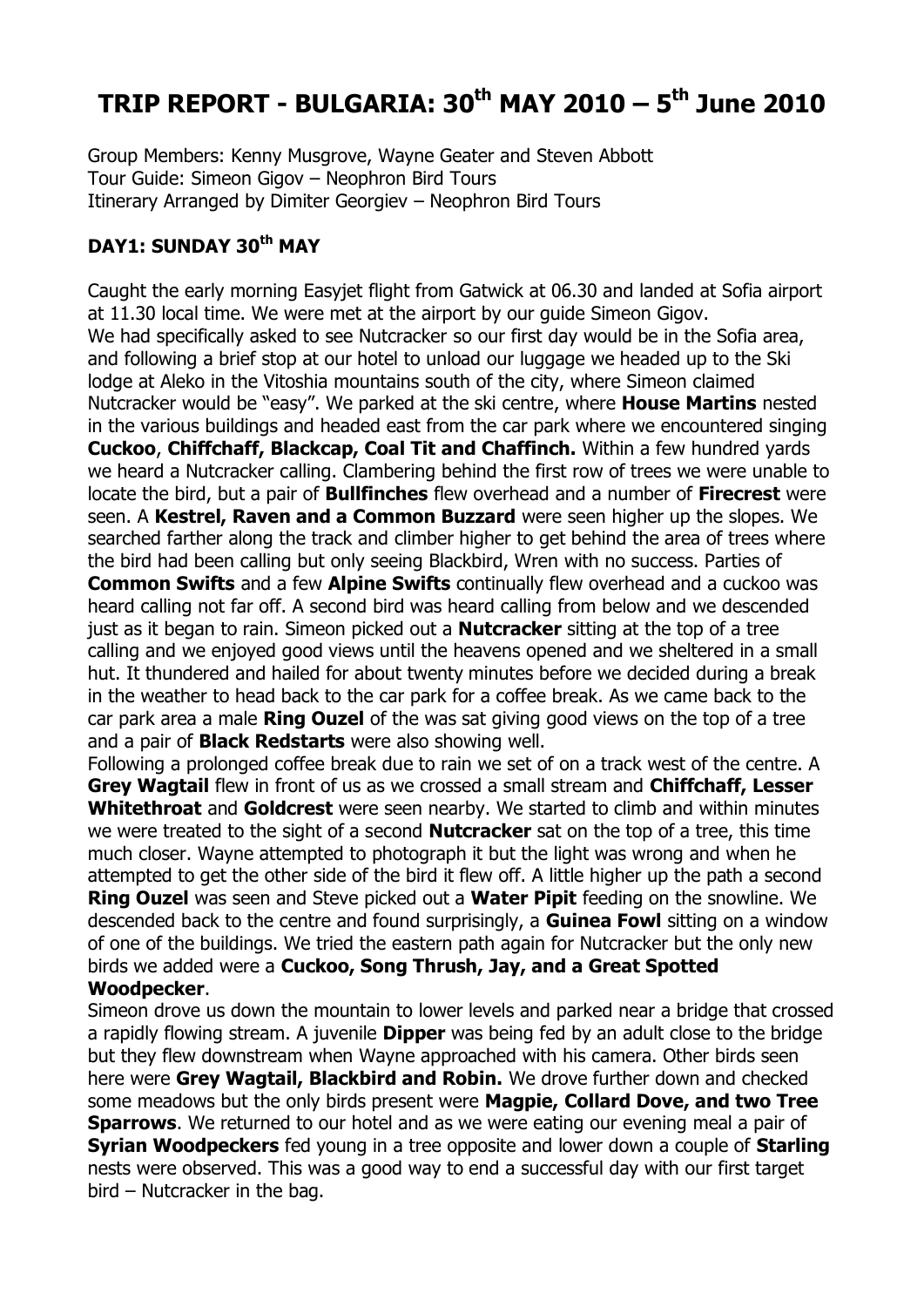# **DAY 2 – MONDAY 31st MAY**

We set out after breakfast on the long journey from Sofia to Varna on the Black Sea coast, but first observing the **Syrian Woodpeckers, Starlings, Blue Tits and House Sparrow** outside the front of the hotel. This took about 6 hours and was pretty uneventful from a birding point of view. **Common Buzzard Jackdaw, and White Stork** were evident for most of the trip and the only highlights were a single **Honey Buzzard** over, a **Black Stork** by a river and a **Roller** sat on telegraph wires. We took a minor detour to drop off a friend of Simeon's at a town about 50 km west of Varna and spotted a small group of **Rooks**, which according to Simeon are not common in Bulgaria. About 20 km further east Simeon turned off the main highway and took a minor road across vast agricultural land. A **Long-legged Buzzard** caused us to stop and view and Steve spotted a distant large raptor on the other side of the road – a **Lesser Spotted Eagle**. This made him extremely happy as it was a first for him. I told him we were likely to get better views during the trip but did not realise the importance of this statement as within a kilometre or so, we stopped again for **4 Lesser Spotted Eagles** – one right over our heads. This was the first of a number of magic birding moments. For good value a **Yellow Wagtail (Black-headed**) brought food continually to a nest sight just in front of us as we viewed and **Crested and Skylark** were also evident. In a happy frame of mind we continued the last 20 km or so to Varna and stopped in the centre for lunch at about three o'clock. Following our coffee break we headed north to Lake Sabla. Turning down the approach road we stopped for a photo opportunity of a **Roller** on the telegraph wires, (which flew off!), we parked in a field further down the track. The next half hour produced some outstanding birdwatching. Several **Rollers** were prominent on wires, as were **Lessergrey Shrikes** and **Turtle Doves**. **Bee-eaters** hawked overhead and a **White Stork** flew in the distance. At the bottom of the field was a marsh area which **held Lapwing, 4 Ferruginous Ducks, a drake Garganey and a Green Sandpiper**. **Golden Orioles** flew among the trees behind the marsh, **Red-rumped and Barn Swallow, Common Swifts and House Martins** hawked overhead, and then to everyone surprise (including Simeon) a small falcon flew from the wood and over our heads – a female **Red-footed Falcon.** This was soon joined by a second bird – a male and Simeon made a note for the wood to be checked for a nest sight. As we walked further around the edge of the marsh doing a circuit of the field, we flushed 3 **Stone Curlews** and **a pair of Tawny Pipits** landed just in front of us. Commoner birds such as **Hooded Crow, Magpie, Corn Bunting**, **Goldfinch, Greenfinch, Linnet and Wood Pigeon** were in evidence and a single **Hoopoe** was seen in flight. From the reeds on the edge of the lake itself **Grey and Purple Heron** were seen flying and a number of **Cormorants** were seen sitting on dead trees. Black clouds had been building all around and lightening was seen in the distance and fortunately the rain held off until we had completed our walk. The storm hit just as we got back to the van and Simeon drove to a gap from which we could observe the lake itself. More **Ferruginous Ducks** were seen, plus **Mallard, Shelduck, Gadwall, Mute Swan and Coot**. A pair of **Great Reed Warblers** showed in the reeds in front of us. We decided to take a break until the storm passed and Simeon drove to a nearby break where we found a bar for refreshments. After 45 minutes or so the storm passed and we drove back to the lake, but this time to the seaward side. **Yellow- legged Gulls** were prominent on the beach, **Tawny Pipit** was found among the dunes and **Spanish Sparrows** were evident among the buildings. **Golden Orioles** were seen or heard all around and Steve found a **Little Grebe** on the lake itself. As we walked back to the van a **Red-backed Shrike** and **Spotted Flycatcher** were sat in nearby bushes.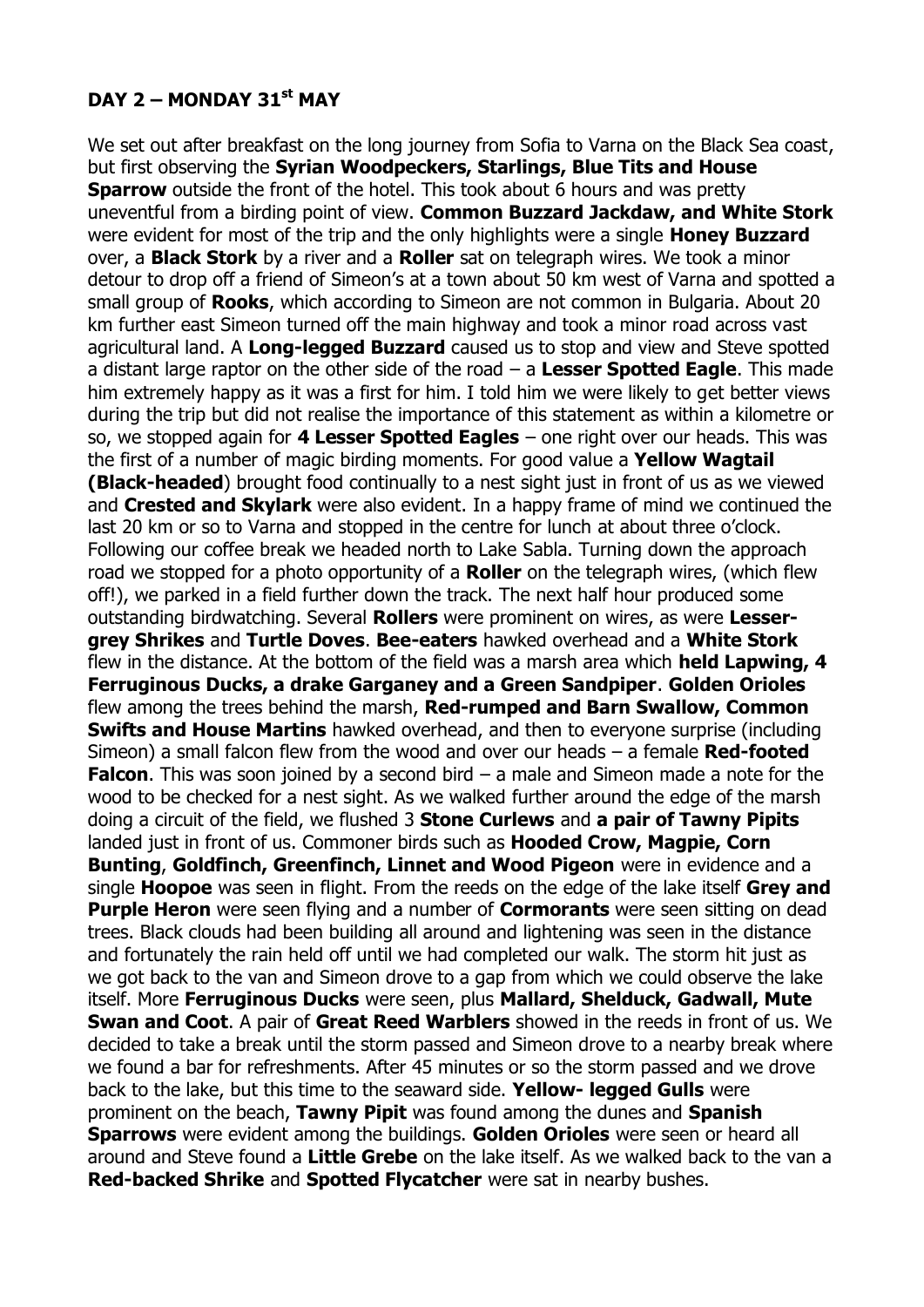

We left the lake and drove south among the huge wind-turbine fields towards Cape Kaliakra. The light was just beginning to fade a little as we drove down the approach road but Simeon soon picked out **Eastern Olivaceous Warbler, Whitethroat, Red-backed Shrike, Woodlark, Corn Bunting and Black-headed Bunting** in the scrub and on the wires. We were all out of the van when suddenly Simeon got a little excited. He scoped a huge flock of **Starlings** on distance pylons and had picked out a single **Rose-coloured Starling** amongst them – quality birding. When we all scoped the flock we found a second bird amongst them. This was the first Rose-coloured Starling that Simeon had seen this year, but I was so impressed with his ability to spot the first bird without his scope. We drove to the end of the road by the beach adding **Hawfinch** to our list, and the first bird we saw was one of Steve's target birds – a male **Pied Wheatear** sitting on the roof of a derelict house by the cliffs. We parked and walked down the track on the left of the quarry, with Great Reed Warbler calling from the reeds, and by this time it was dusk and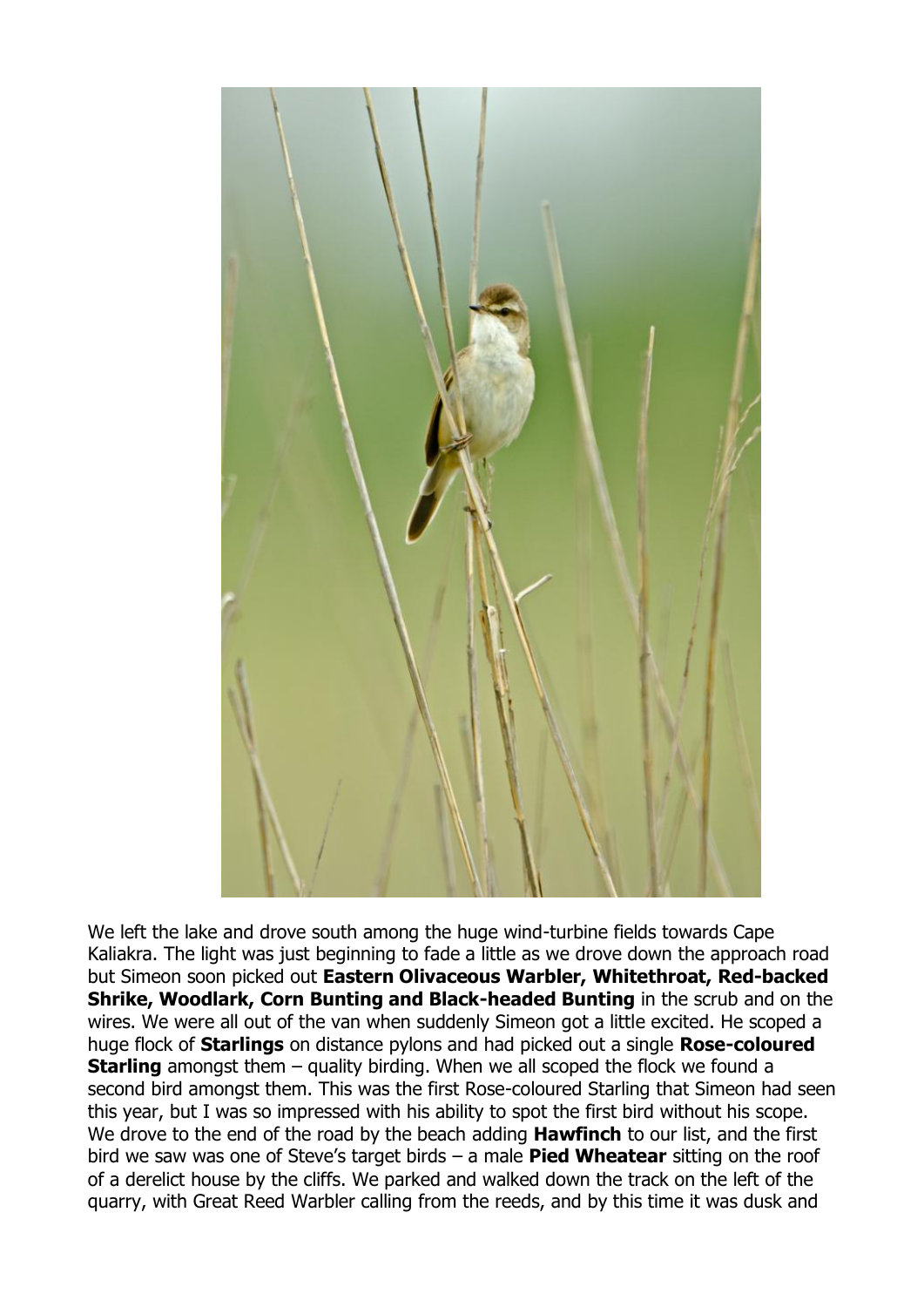hundreds of **Starlings** were coming in to roost in the reed-bed. We spotted the odd **Rose-coloured starling** among them on the far side and when we scanned the group there was over twenty birds. Then just in front of us a large group of birds alighted on a dead tree and these turned out to be all Rose-coloured starlings – and a count produced over 200 birds. This according to Simeon was the first noted eruption in Bulgaria in 2010. We walked further along the track and attempted to call out **Eagle Owl** and within seconds got a response from the male above and behind us. Unfortunately despite this quick response, it, or the female failed to show and despite getting "feeding calls" from the young on the opposite cliffs, we were unable to get a sighting. However we did get a single **Nightjar** hunting for insects over the reed bed. We returned in the almost dark to the van and drove further north to our hotel, where after an excellent late meal we retired for the night to the sounds of a singing **Nightingale and Scop's Owl** behind our rooms.

## **DAY 3 – TUESDAY 1 st JUNE**

Up for a 6 o'clock start and it would have made a good photograph to notice the look on my face, as I drew back the curtains to find our balcony overlooked the Black Sea. Steve, in the next room, had been up half an hour earlier and his mini sea watch had produced **Shag, Yellow-legged Gull, Mediterranean Gull and 2 Black Terns.** He also had a Wild Cat come into the front of the hotel in search of prey. The **Nightingale** was still singing (I presume it had all night), **Bee-eaters** called from overhead, **Golden Orioles** flitted in the gardens behind the hotel and **Swallows and House Martins** hawked over the swimming pool. We drove to Durankulak Lake for target bird number 2 – Paddyfield Warbler. Driving down the approach road, Simeon produced his second amazing piece of birdwatching skill. He screeched to a halt and reversed up the road 20 metres or so. **Marsh Warbler**, he said in deep grass near the roadside, and sure enough a pair was soon evident. He said, he had heard a snatch of the song – not bad when driving fairly fast down a country lane with the window open!!

In the parking area near the lake **Golden Orioles** were very evident and as we walked towards the lake a **Little Ringed Plover** was on the beach. **Lesser-grey Shrike** was observed sat on a nearby bush and a scan of the distant dead trees only produced nesting **Common Cormorant**. A quick scan of the sea produced unexpectedly **3 Blackthroated Divers, several Great-crested Grebes and a Black-necked Grebe.** The first bird heard from the reeds was a singing **Savi's Warbler**, which was soon spotted and then a number of **Great Reed Warblers** were seen or heard. An eastern form of **Reed Bunting** was evident singing from the top of the reeds but despite several stops still no sight or sound of Paddyfields. **Common and Whiskered Tern** flew overhead and **Grey and Purple Heron** were seen in flight. A party of **5 Night Heron** dropped in and these were soon followed by **3 Squacco Heron**. **Little Bittern** in pairs or threes continually flew along the edge of the reeds, a female **Marsh Harrier** hunted at the back of the lake, **Cuckoo** were everywhere, and on the lake itself, **Ferruginous Duck, Mallard, Coot, Pochard and Mute Swan** were seen. and several **Hooded Crow** were in the area. We walked further along the edge of the reeds but still no Paddyfields. A second **Savi's Warbler, several Bearded Tits and a number of Reed Warblers** were seen and **Great Reed Warblers** were everywhere. Wayne stopped to photograph one showing really well and we walked on ahead of him. A few minutes later he called us back – a **Paddyfield Warbler** was showing just in front of him. In fact when we were all present, a second bird appeared. With target bird number two in the bag we walked slowly back to the car park. A scan of the beach produced a **Mediterranean Gull** among the **Yellow-legs**, two **Kentish Plove**r were seen on the shore line and a small group of **Sandwich Tern** flew north. **Tawny Pipi**ts were in the dunes and **House Martins and**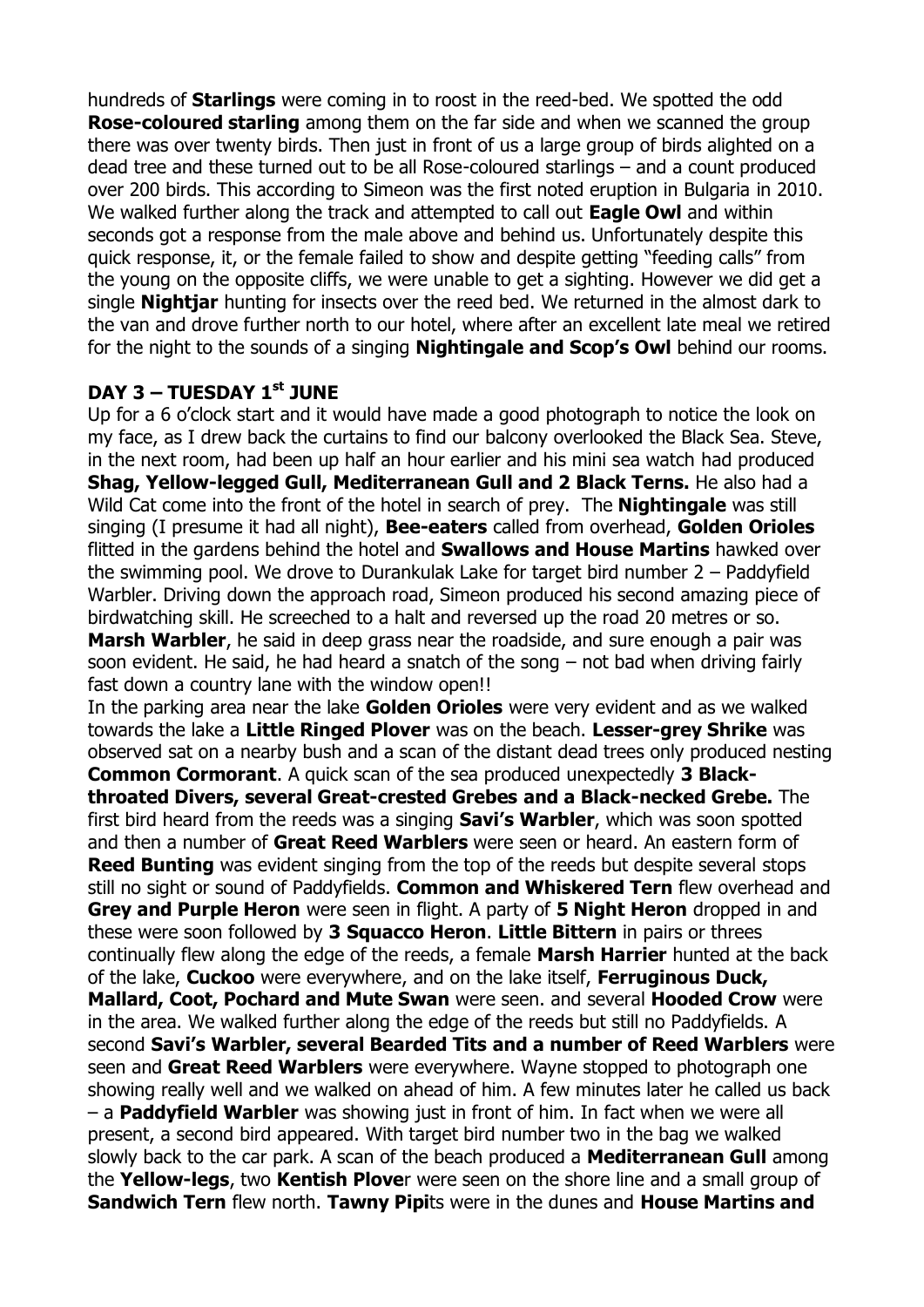**Barn Swallow** were everywhere. A pair of **Little Egre**t also flew north and when we stopped to photograph a singing **Savi's Warbler** another pair of **Paddyfield Warblers** showed really well nearby for several minutes giving excellent views and good photography opportunities. We returned to the hotel extremely satisfied and enjoyed a late breakfast.



Late morning we set off for the Steppe area at Rusalka. **Crested Lark, Calandra Lark, Skylark, Corn Bunting and Tawny Pipit** were common and a number of **Roller**s were sat on telegraph wires. Wayne spotted **Collard Pratincole** from the van and when we stopped to observe, five birds were seen hawking over the fields. We drove further along the road and just passed a small plantation a **Long-legged Buzzard** took flight in front of us. We stopped and scanned around for half an hour or so picking up all the aforementioned species and in addition **Short-toed Lark, Hoopoe, Northern Wheatear and Bea-eater.** Steve picked out a small falcon over the plantation which turned out to be a **Hobby**. **Swifts both Common and Alpine** passed overhead and both **Lesser–grey and Red-backed Shrikes** were common. A single **Stone Curlew** was seen from the van and a second **Long-legged Buzzard** took flight to our right.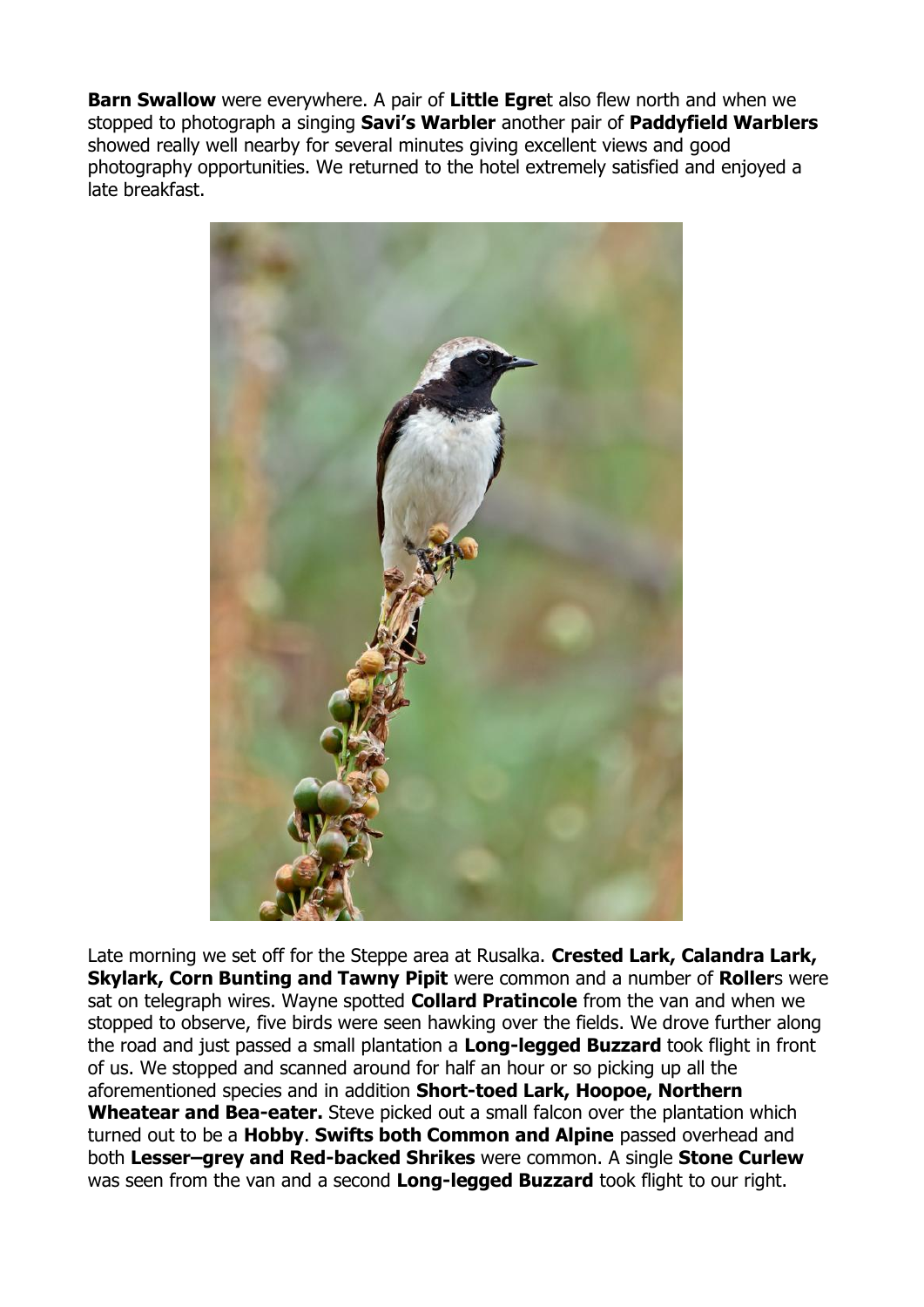In the afternoon we set off back to Cape Kaliakra in an effort to see the Eagle Owl. Birds seen on the approach and in the quarry area itself were similar to the previous evening. There were still small parties of **Rose-coloured Starlings** in the area and good numbers of **Golden Oriole** was seen, frequently chasing **Cuckoo**. **Red-rumped Swallows and Alpine Swift** were seen amongst the numerous groups of herundines hunting over the cliffs and **10 Shag** was seen on the sea. Wayne took time off the search to photograph the **Pied Wheatear** on show, but despite giving the cliffs a thorough scan for any owls sitting in the open, we were unsuccessful.

Simeon suggested an alternative site a little further south for Eagle Owl, and after filling up with petrol, we set off for the White Lagoon cliffs. The first cliff area where we stopped was covered with trees and the only bird seen was a **Great-spotted Woodpecker**. We drove further down the road, and stopped to scan the clear white cliffs to our right. Within a minute or so Steve produced the most excitable moment of the trip when he picked out an adult **Eagle Owl**. This magnificent bird was sitting out in the open about 200m away just watching us and giving excellent views. Wayne attempted to climb to the top of the nearest bank to get closer for a photographic opportunity. Whilst he did so we spent the time observing the bird, and added a displaying **Barred Warbler** to our list along with **Blackbird, Song Thrush, Whitethroat and Goldfinch.** A **Sparrowhawk** flew over our heads carrying a large lizard and **Alpine Swifts** were evident above the cliffs. Wayne clambered back down after an hour or so but the owl had moved and was now partially hidden behind vegetation. Extremely pleased with ourselves we headed to Varna in search of my "bogey" bird. We stopped at a riverine forest at Balteata just outside of Varna and attempted to park in a compound near to a recently fledged a grey-headed woodpecker nest site. However two workers would not allow us to park. Nevertheless we parked outside and attempted to call out the birds. Instantly a very obliging **Semi-collard Flycatcher** showed on a tree, which obviously the woodpeckers used. Other birds we had nearby were **Spotted Flycatcher, Robin, Chaffinch and Green Woodpecker**, but sadly no show for the grey-headed woodpecker. We gave up after half an hour and drove to Varna for a coffee stop and then onto our next hotel.

## **DAY 4 – WEDNESDAY 2nd JUNE**

We had gone to bed with a thunderstorm raging and the next morning there was still a few flashes and rumblings. It was raining quite heavily when we set off at 6 o'clock for another riverine forest, this time south of Varna. It was still raining when we arrived at Dabravina and that meant we had to take an early breakfast. It gradually began to brighten and rather than walk in the wood with wet underfoot conditions we walked down the road that split the wood. A **Nightingale** was singing just in front of the van and **Redrumped and Barn Swallows and House Martins** hawked the grass verge, and I presume the Red-rumps were breeding under small culverts that crossed under the road. An early attempt to call out **Grey-headed woodpecker** produced an almost instant reply, with a single bird responding, but alas it did not show itself. At least I can claim I have now heard one. However, a rather wet looking **Middle-spotted Woodpecker** did show much to Steve's delight. A family party of **Nuthatch** flew across from one side of the wood to the other, and several family groups of both **Blue and Great Tits** were continually in evidence. **Blackcap** were seen and heard, and a single **Hawfinch** was seen on the opposite side of the road. A **Wryneck** calling close by has heard and a brief sighting was made, and then a surprising song was heard in the near trees. A **Garden Warbler** was singing, much to Simeon's surprise and was soon spotted. On the walk back a second **Middle-spotted Woodpecker** was seen flying back and forth across the road and a second Wryneck was heard but not seen. A possible **Black Woodpecker** was seen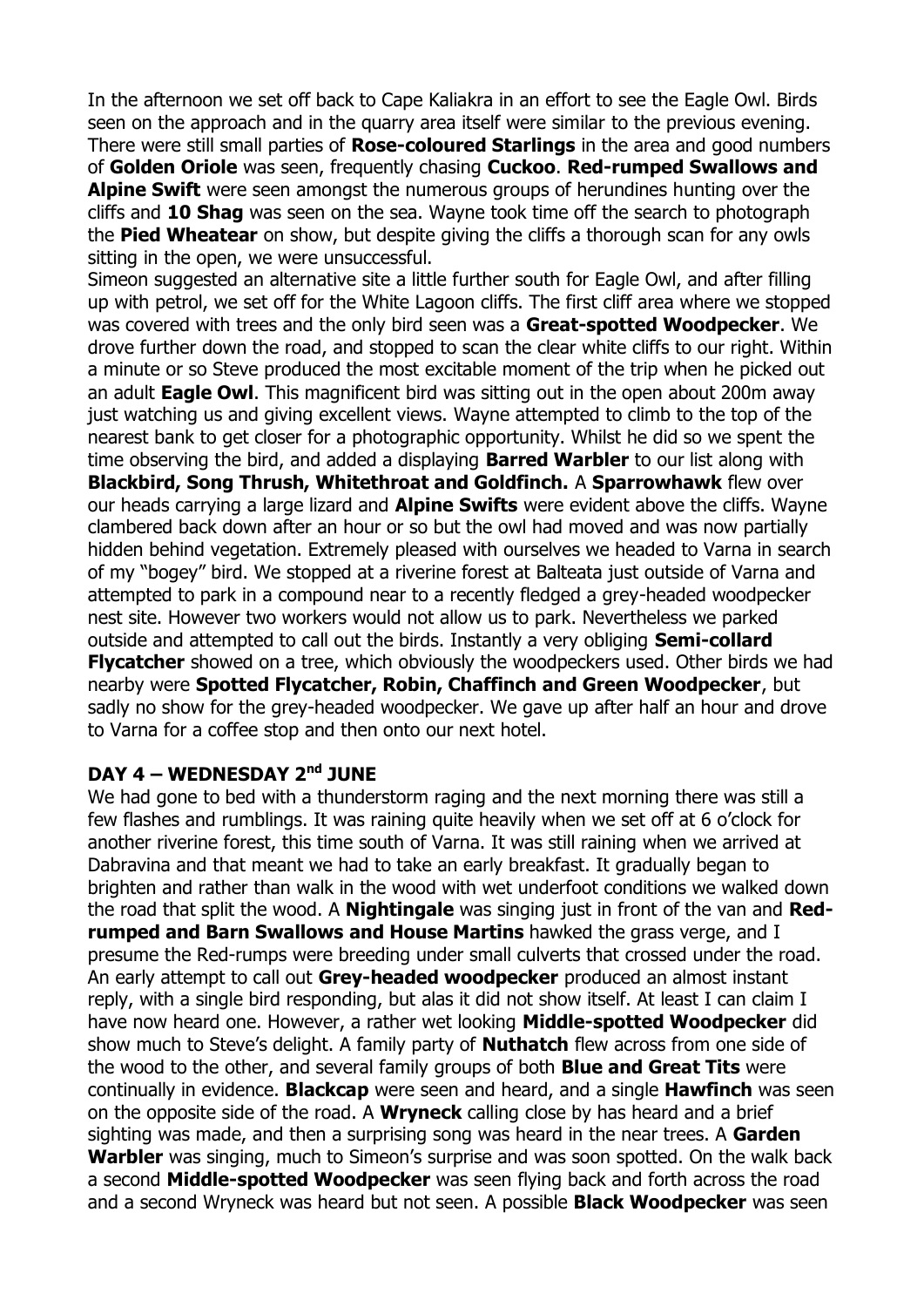flying away through the forest but Wayne was the only one to see it and could not be certain. Several **Cuckoos** were seen flying and just before we reached the van a **Nightingale** was singing in plain view from the telegraph wires.

We returned to the main E87 road and headed south for Burgas but Simeon turned off and took a detour over the area Known as the Dyulinski Pass or as he called it the scenic route. This turned out to be an excellent decision as over the next 90 minutes or so we picked up some quality birds. One of our first sightings was of a large raptor sat on a tree as we drove through a wooded area. It flew to the other side of the road and sat in another tree – a male **Honey Buzzard** sat some 20 metres or so from us. For me this sighting was one of the top highlights of the trip. It sat there for a minute or so before flying deeper into the wood. **Hawfinches, Whitethroat Red –backed Shrike and Corn Bunting** were common all along the road, before the shout of woodpecker brought us to a halt. It turned out to be a **Green Woodpecker**, but a **Woodchat Shrike** – our first of the trip was spotted sitting low down on a nearby bush, a **Mistle Thrush** was sat on telegraph wires and a **Quail** was heard nearby but not seen. A little further along the road Simeon stopped to check for **Ortolan Bunting**, and sure enough within minutes both a male and female were seen. The road transversed across the top flat part of the hills and a family party of **Isabelline** Wheatear were by the roadside. The road dropped down and crossed a river at Gynlyovdsa and Simeon pulled in again just as it started to rain again. We checked for Sombre Tit without success, but 2 male **Cirl Bunting** provided some consolation. **Golden Orioles and Jay** were present in the trees and 2 **Common Buzzards** were seen soaring over the woods. Simeon had found a nest site for **Eastern Bonelli's Warbler** a little further up the road and although the young had fledged, the family party of five birds was still in the area.

We drove on to the E87 again and on towards Burgas. Our first stopping point was the salt pans and lake at Pomorie. Lots of birds were present but very distant and a heat haze now made scoping difficult. Several **Little Terns** as well as **Sandwich and Common Terns** were seen fishing and a good variety of duck, including **Pochard, Gadwall, Shelduck, Garganey, Mallard and Ferruginous** were present. I picked out in the distance haze a single **Red-crested Pochard**, which Simeon said was unusual for the time of year. **Great Reed and Reed Warblers** were abundant and a **Water Rail** was heard in a nearby ditch. A female **Marsh Harrier** hunted over a wide area and **Little Egret, Purple Heron, Night Heron** were evident. Waders present were **Avocet, Blackwinged Stilt and a single Kentish Plover, Coot** were numerous and a colony of 100 plus **Cormorant** were seen in the distance.

We stopped for lunch at a local garage in Burgas and as we ate **4 Honey Buzzard** and **2 White Pelicans** passed over. After lunch we headed for Burgas Lake. From the first pullin we picked out both good numbers of **White** and a few **Dalmatian Pelican**, although both species were distant. **Little Bittern** displayed over our heads and **2 Night and 3 Squacco Herons** and several **Little Egrets** flew by. **A Penduline Tit** was heard calling nearby and **Great Reed Warblers** were common in the reed bed. On the lake itself **Great Crested Grebe** were in evidence, **Coot, Mallard, Mute Swans and Common Cormorants** were present in good numbers, and a new bird – a single **Moorhen** was seen. We drove to a second pull-in a little further down the road in an effort to get closer views of the pelicans. Our luck was in as **4 White and a single Dalmatian Pelican** were either swimming close to or sitting on the shoreline. This gave Wayne a good opportunity for taking photographs. **20 plus Common Tern** were sat on a metal fence protruding into the lake and **2 Whiskered Terns** flew passed. Just as we were about to leave Steve picked out a single **Pygmy Cormorant** fly in and start to fish. This was a new bird for him and minutes later Simeon picked out a much closer second bird.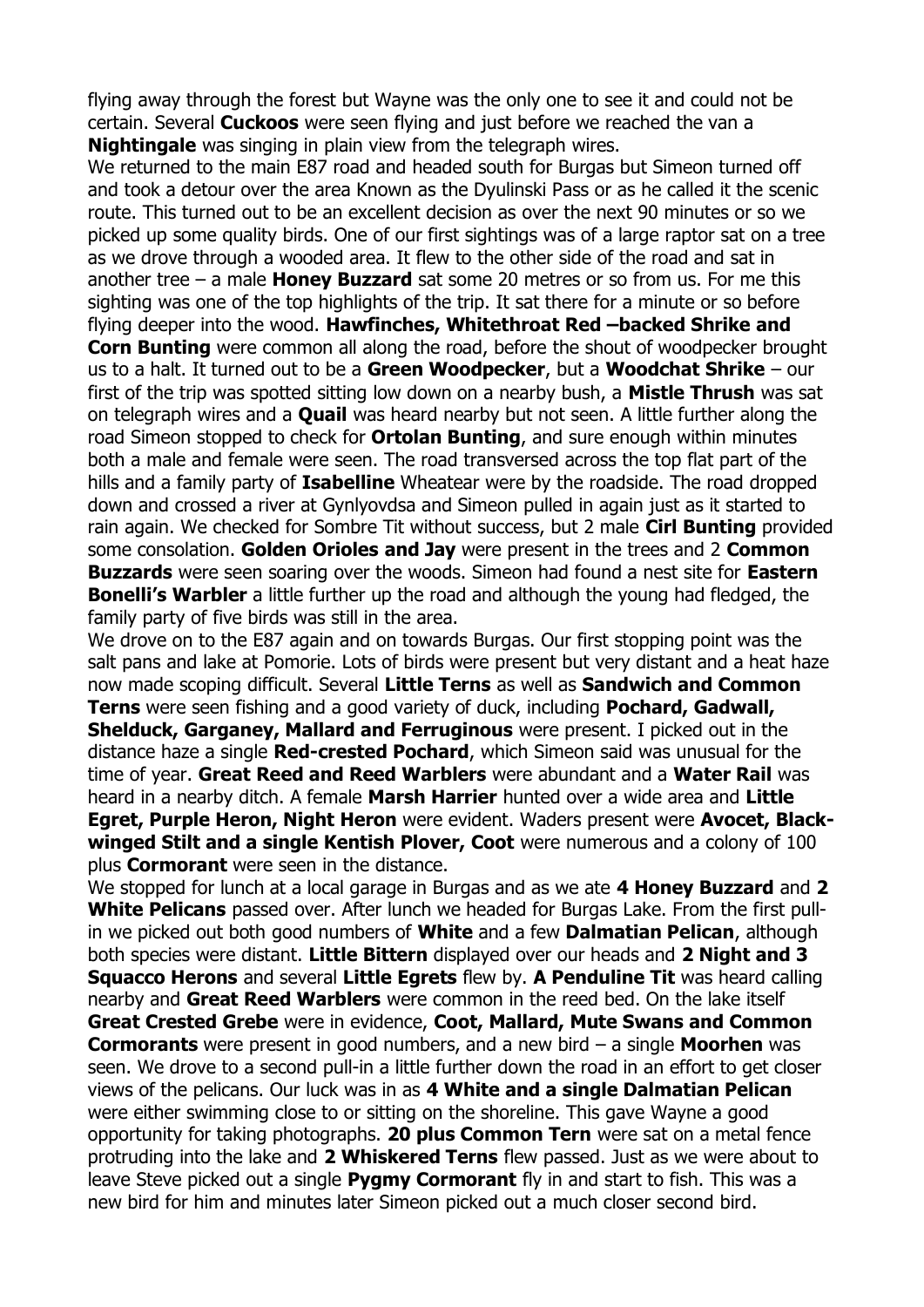

We spent the rest of the afternoon and evening touring around the lakes that surround Burgas. At Mandra Lake we had a single **Dalmatian Pelican**, **2 Purple Herons**, and flyover **Lesser Spotted and Booted Eagle**. In the bushes by the side of the lake we had a singing **Marsh Warbler, Eastern Olivacious Warbler and several Black-headed Buntings.** The next stop at the floodplain at Dimchevo produced an hour or so of some excellent birdwatching. Numerous **White Stork** nest were present in the nearby village, accompanied by their lodging **Spanish Sparrows**. The village overlooked a flooded field which produced **10 Glossy Ibis, 5 Spoonbills, 20+ Little Egrets, Black Stork, Black-winged Stilts, Avocets, 20 Black-headed Gulls, and Sandwich and Common Terns.** We also had a distant **Lesser-spotted Eagle , Honey Buzzard and Hobby, and Common Swifts and Hirundines** were abundant**.** The highlight came in the form of **70+ White Pelicans** that spiralled overhead for 10 minutes or so before drifting off. Further down the road we stopped again at a viewpoint for the lake opposite and had one of the surprises of the trip – a single **White-fronted Goose,** which must have been injured and unable to fly off with his "friends" after the winter. Here we also had **Golden Oriole**, **Black-headed Bunting and Black-headed Wagtail, Little Grebe, Great Crested Grebe, Shelduck, Shoveler, Ferruginous Duck, Pochard and Gadwell** and well as a fly-in flock of **30+ Whiskered Tern**. The next stop was the Poda Visitors Centre where we picked out **2 Pygmy Cormorant** sitting on a nearby raft among the **Common Cormorants**. The final stop of the day was at Atamasovsko Lake where Simeon showed us a **Penduline Tit** nest site by the car park area. The male was continually visting the nest and Wayne and Steve attemted to get the perfect photograph, while Simeon and myself observed the lake. **Cetti's and Eastern Olivaceous Warbler** were in the nearby scrub , whilst on the lake a single **Dalmation Pelican** was present along with **40+ Spoonbill, a flock of 40+ Black-tailed Godwits, Avocet, Blackwinged Stilt, Garganey, Shoveler, Shelduck, Kentish Plover, a single**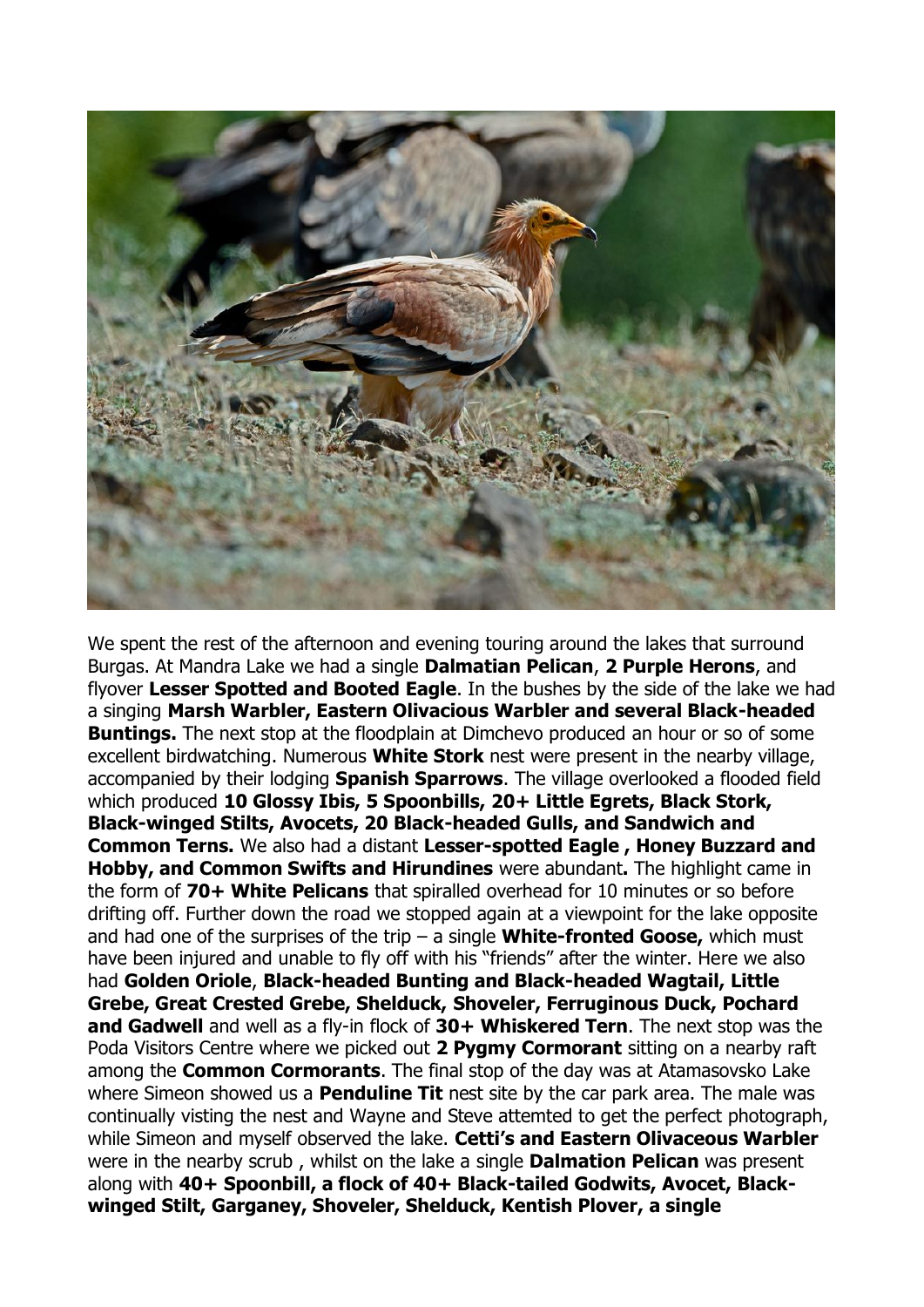**Oystercatcher, Little Egret and 6 Mediterrainean Gulls.** We headed to our hotel after a brilliant days birding, where after dark **a Scops Owl** called from nearby.

# **DAY 5 – THURSDAY 3RD JUNE**

Simeon decided to take a slight detour and change the original plan, in an effort to get woodpeckers. We travelled 50 km or so south of Burgas to the Silkosia Forest Reserve near the Turkish border. All eight species of woodpecker are reputed to breed in this reserve but sadly our visit only yielded **Great-spotted and Middle Spotted**. Other birds seen here were **Marsh Tit, Nuthatch, Treecreeper, Mistle Thrush, Chiffchaff, Spotted Flycatcher and Redstart.**

We travelled back to Burgas and headed for the Eastern Rhodopes via the Saker Hills. Our first major sighting was just outside of Burgas when we had a **Lesser-spotted Eagle** hunting just off the roadside, and giving excellent views. We stopped at a viewing point in the Sakar Hills and had an excellent 15 minutes of scanning the sky. At this sight we had **Black Kite, 2 Black Storks, Long-legged Buzzard, Common Buzzard and Eastern Imperial Eagle.** In the nearby area were **Black-headed Wagtails, Stonechat, Whitethroat and a Calandra Lark** singing from the top of a bush. Further along the road towards Tobolovgrad we stopped and checked some derelict buildings for **Little Owl**, and pulled off the road again a little further on at a second **Imperial Eagle** site, where we had the male and female in the air above us. On the opposite side of the road we checked a small orchard where we had **Ortolan Bunting, Bee-eater, Black-headed Bunting, and a flythrough Montagu's Harrier** – our only one of the trip. We then drove through the town of Tobolovgrad where both **Common and Pallid Swifts** breed, and stopped for refreshment at the Saker Hills Hotel.

After lunch we drove further along the road and met Dimiter Giorgiov who was guiding for another British birder and coming in the opposite direction, and stopped at a site overlooking the river Maritsa at Lyubimets. This is a know site for breeding Levant's Sparrowhawk, but sadly not on this day, but we did have **Booted Eagle, Black Stork, Bee-eater, and Common and Long-legged Buzzard**. Undeterred, Simeon took us to a second known site by the same river at Svilengrad. Walking along a track by the river we had **Bee-eater, 4 Black Storks, White Stork, Kingfisher, Cuckoo and Roller,** when Simeon spotted a **Levant's Sparrowhawk** (target bird number 4) flying away from us. He then produced another of his magic moments stating the male normally sits on the trees behind us, and sure enough when we turned around there it was – some 30m away, giving quality views. Unfortunately for Wayne who had been lagging behind and taking photographs of insects, he caught us up but had his "wrong" camera. He dashed back to the van and returned but just as he was setting up the bird flew off. We returned to the van adding **Green Woodpecker** – I got excited as it could have been Grey-headed, and travelled on to the Eastern Rhodopes.

We stopped at a scrub area with spaced out bushes at Borislavalsi where target bird number 3 – **Olive-tree Warbler** showed really well. We had a bonus of **Booted Warbler** at the same site also giving excellent views, and both **Red-back and Woodchat Shrike** were also in the area. Extremely satisfied we drove the short distance to the Vulture Centre at Madjarvo, where we were spending the next two nights. An excellent meal, accompanied by a singing **Scop's Owl** ended another magic day!!

# **DAY 6 – FRIDAY 4th JUNE**

Wayne had to be up at 4 o'clock as he had hired the "vulture" hide for photography. One of the workers from the centre took him and his van load of offal to the hide before daylight. Steve and myself set out at 6.30 with Simeon and our first stop known as the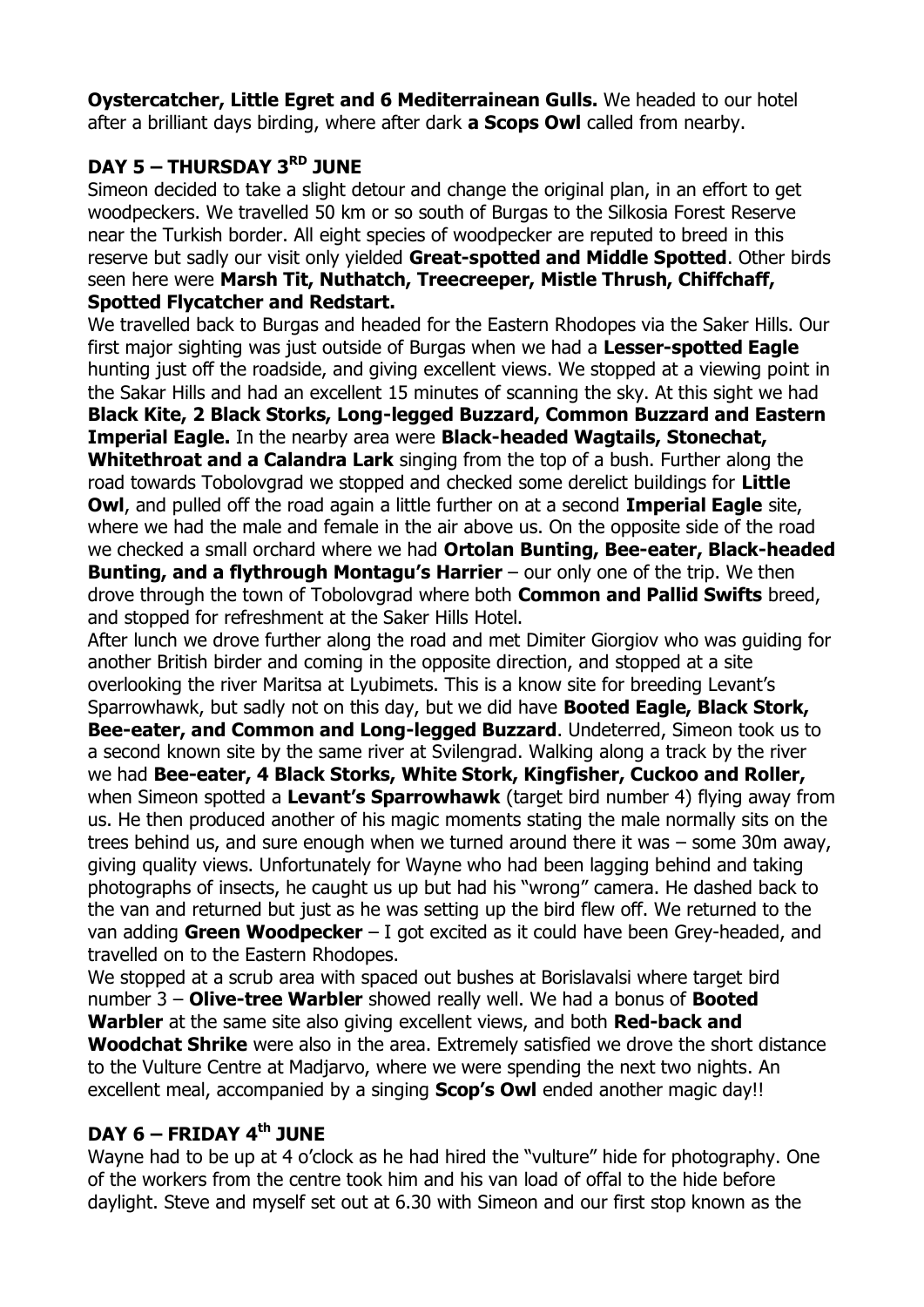Yellow Rock. This produced target bird number 4, as a **Sombre Tit** sitting on the top of a bush greeted us as we got out of the van. This is a nesting site for Rock Nuthatch and although Simeon showed us the nest hole on the rock face no birds were present as the young had fledged. Other birds seen here were **Crag Martin, Blue Rock Thrush, Rock Bunting,** and in the gully below, **Sub-alpine Warbler and more Sombre Tits.** A second stop at Studen Kladenets produced a pair of a very obliging **Black-eared Wheatear, 2 Ravens, Long-legged Buzzard (sat on a rock), calling Chukkar, and 7 Griffon Vultures** perched on the top of a rock across the valley. WE drove on to the vulture hide passing through pasture and scrub at Potocharoka, where we saw a pair of **Isabelline Wheatear, Northern Wheatear, Roller, Cuckoo and a male Eastern Orphean Warbler**. We parked down the track to the vulture centre and walked to the top of the hill opposite and spent the next couple of hours raptor watching. From this site we had **50+ Griffon Vultures, 5 Egyptian Vultures, 5 Long-legged Buzzard, common Buzzard, Kestrel, Raven, Hooded Crow,** and in the bushes around us, **Subalpine Warbler, Ortolan Bunting, Blackbird and Woodlark**. At around 12 0'clock Wayne phoned and asked us to pick him up as by this time most of the vultures (and food – eaten by dogs) had disappeared, and after picking him up, we drove back to the vulture centre for lunch.



While we were eating a **Short-toed Treecreeper** called from the trees behindus, and Simeon attempted to call it out. It responded immediately and showed in the tree right behind us. A **Middle-spotted Woodpecker** also made an appearance and from nearby a **Lesser-spotted Woodpecker** called.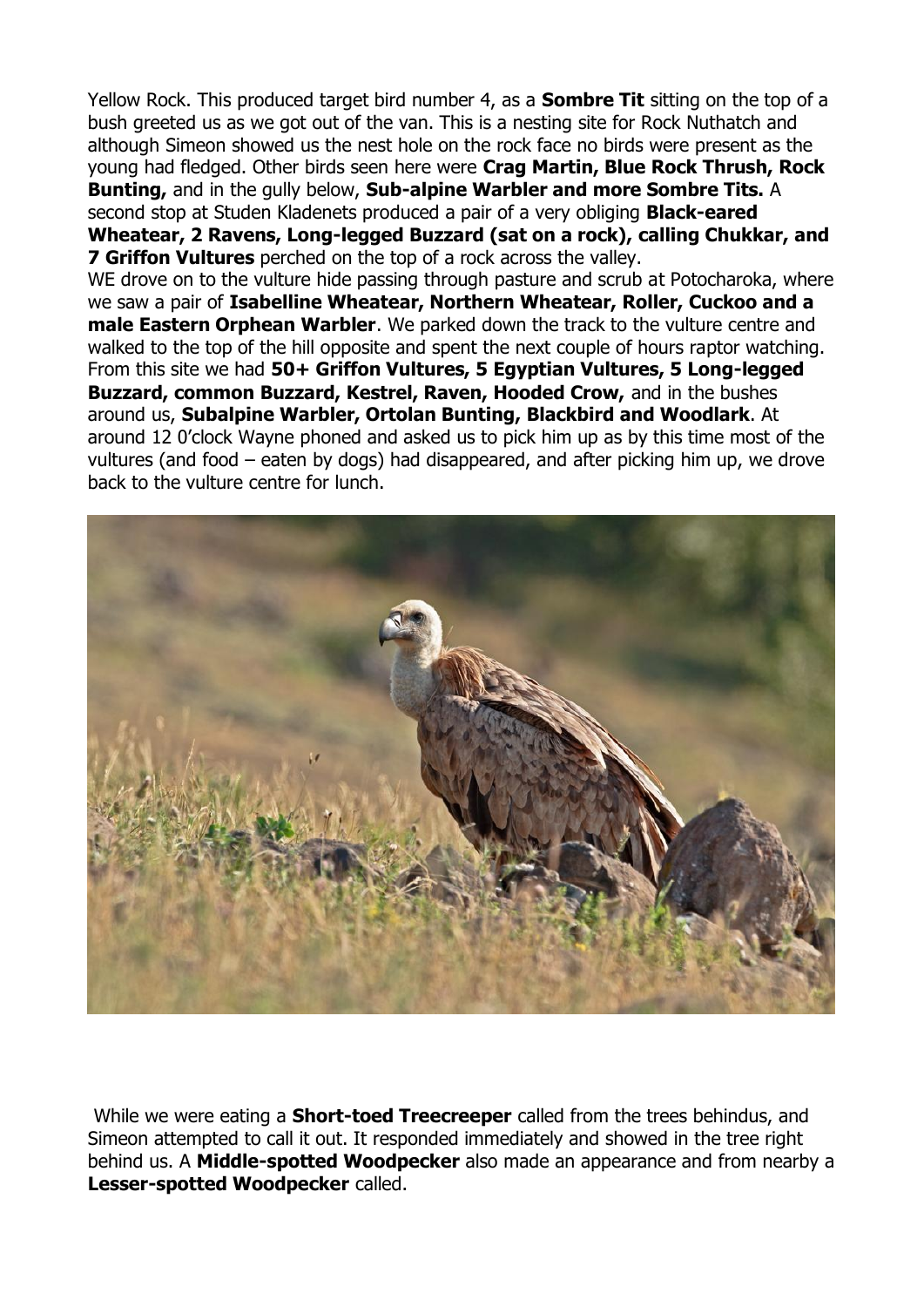After lunch we tried the Arva river valley near Madjarvo as Simeon told us a pair of Golden Eagles was nesting in the crags. **Crag Martins, Alpine Swift** and **Bee-eater** were overhead, and another **Middle-spotted Woodpecker** showed in the trees between the road and the river. Simeon had mentioned to me about the "flying tortoise" but had not elaborated any further. Driving further down the valley I shouted that there was a big raptor overhead, and stopping suddenly and getting it in our binoculars, it was a male **Golden Eagle.** When Simeon got it in his scope he said that it was carrying something – a tortoise. At that moment it dropped the tortoise and dived after it, disappearing from sight. A few minutes later it reappeared carrying the tortoise and the female also appeared. The male came over our heads carrying the now shell-less tortoise to the nest site, while the female continued to soar above us. This was the last of many magical moments on this trip. Other birds seen down the valley were **Common and Longlegged Buzzard, Griffon Vulture and Kestrel.**

We tried the Yellow Rock site again for Rock Nuthatch but with no success and also the Kovan Kaya Cliffs for the same species but again with no success. At the latter site we had **Blue Rock Thrush, Rock, Cirl and Ortolan Bunting, Raven, Kestrel, Griffon and Egyptian Vulture, and a Long-legged Buzzard** nest with at least one chick. It was early evening when Simeon played his last card – White-tailed Eagle, which was breeding nearby in woods around Ivailovgrad Reservoir. He reckoned on of the birds came regularly to fish in the evening. However despite an hour or so of intense scanning we had no joy, but we did have **2 Black Kite, White Stork, Corn Bunting, Little Owl and Common Buzzard** in that period. We returned to the Vulture Centre for our evening meal and retired to bed just as the **Scops Owl** started singing.

# **DAY 7 – SATURDAY 5th JUNE**

We were up at six for our long journey back to Sofia which took over 4 hours. We did break the journey for Masked Shrike at Shtit but with no success, although we did see **Red-backed and Woodchat Shrike, Golden Oriole and Cuckoo** in the oak wood. We arrived at Sofia Airport for our 11.40 flight back to Gatwick.

## **CONCLUSIONS**

Bulgaria is brilliant for birdwatching and in fact all other aspects of nature, as it has a diversity of physical geography and unspoilt natural habitats ranging from lakes to mountains, forests to plains and the Black Sea coastline. The range of bird species seen at the time of year we visited was outstanding. Wayne and myself have been to several different European countries over the last few years but this was the first time we have used the services of a guide for the whole trip, and what a guide he was – Simeon was outstanding. It was also the first time we have had our itinerary planned, (arranged through Neophron Bird Tours and my thanks go to Dimiter Georgiov), although we did make several minor detours during the course of the week in an effort to get woodpeckers. All of this resulted in us seeing virtually all the species we expected and no time being wasted in trying to find our own way using site guide books. We enjoyed it so much and had so many memorable moments, that we are planning to go back next year in either April or August and hopefully recruit the services of Simeon again. My thanks then go to my two companions – Wayne Geater and Steve Abbott, Simeon Gigov – our excellent guide and Dimiter Georgiov of Neophron Bird Tours (highly recommendable) in making this a highly enjoyable and rewarding birdwatching experience.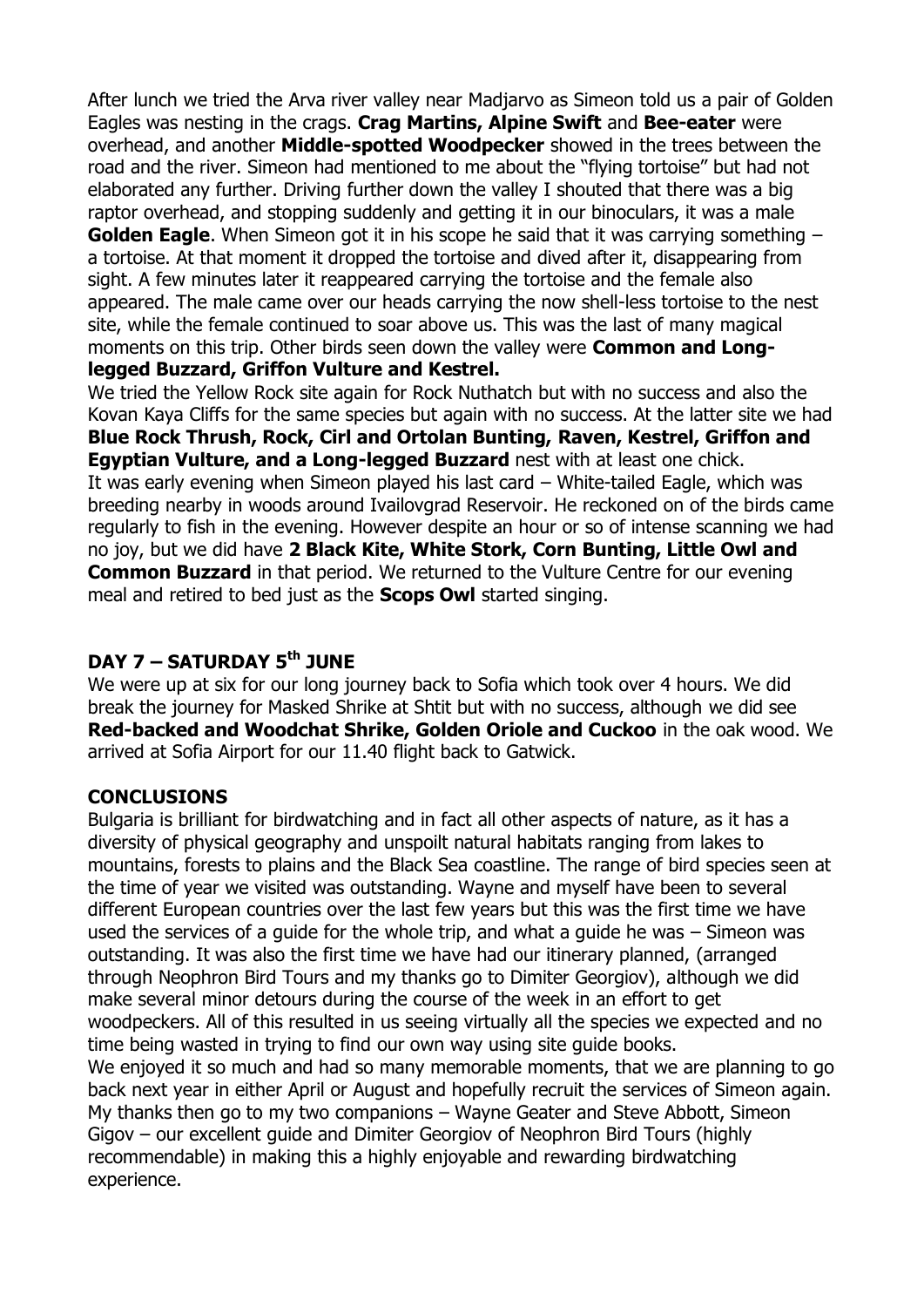

**Ken Musgrove (e-mail: [mussies@supanet.com\)](mailto:mussies@supanet.com) Wayne Geater (web site: [www.wondersofwildlife.co.uk](http://www.wondersofwildlife.co.uk/) )**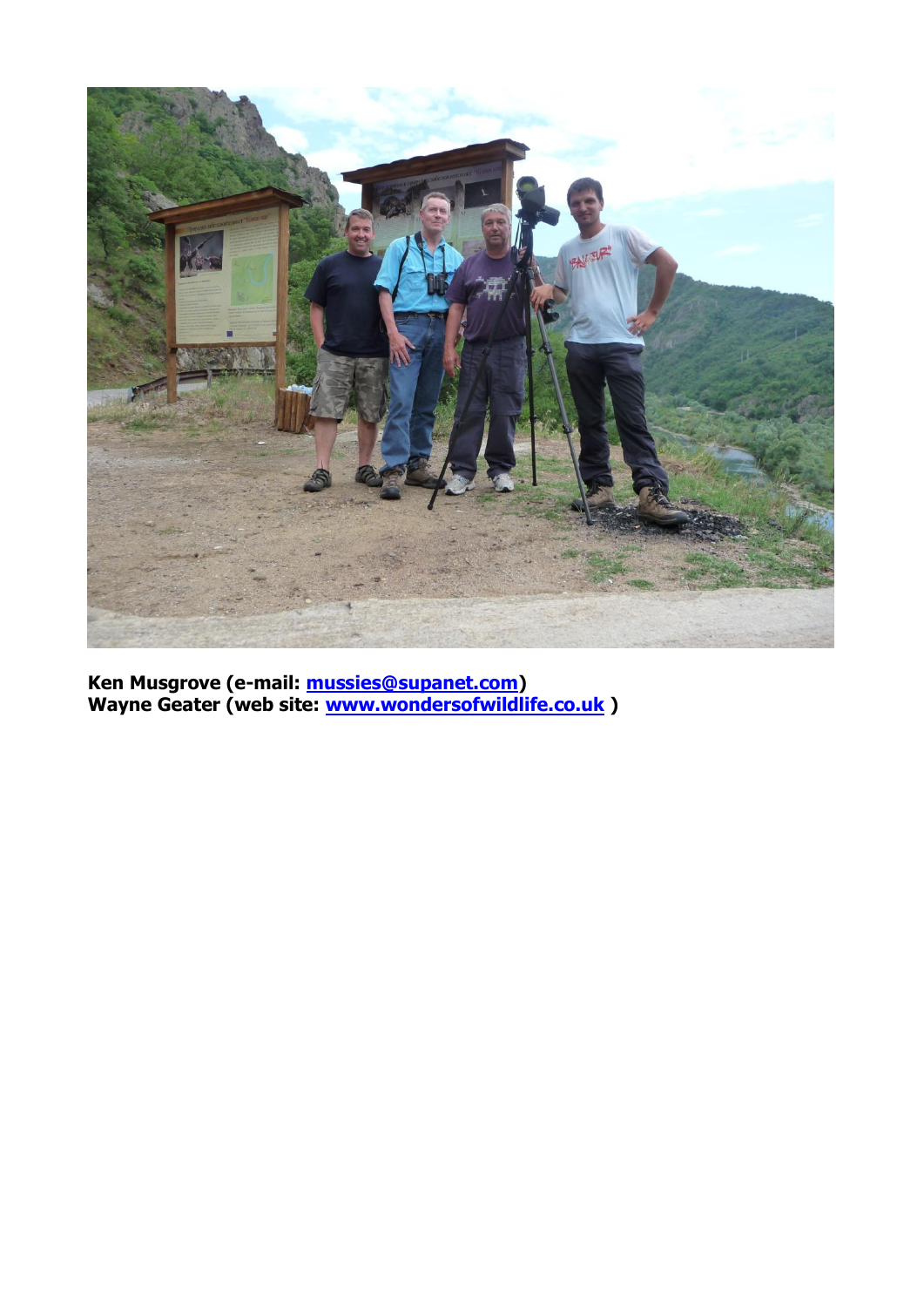#### **BULGARIA BIRD LIST 30.05.10 – 05.06.10**

Mute Swan White-fronted Goose **Shelduck** Gadwall Mallard **Garganey** Shoveler Red-crested Pochard Pochard Ferruginous Duck Grey Partridge Quail Black-throated Diver Little Grebe Great Crested Grebe Black-necked Grebe **Cormorant** Shag Pygmy Cormorant Great White Pelican Dalmatian Pelican Little Bittern Night Heron Squacco Heron Little Egret Grey Heron Purple Heron Black Stork White Stork Glossy Ibis Spoonbill Honey Buzzard Black Kite Egyptian Vulture Griffon Vulture Short-toed Eagle Marsh Harrier Montagu's Harrier **Sparrowhawk** Levant Sparrowhawk Buzzard Long-legged Buzzrd Lesser Spotted Eagle Eastern Imperial Eagle Golden Eagle Booted Eagle Kestrel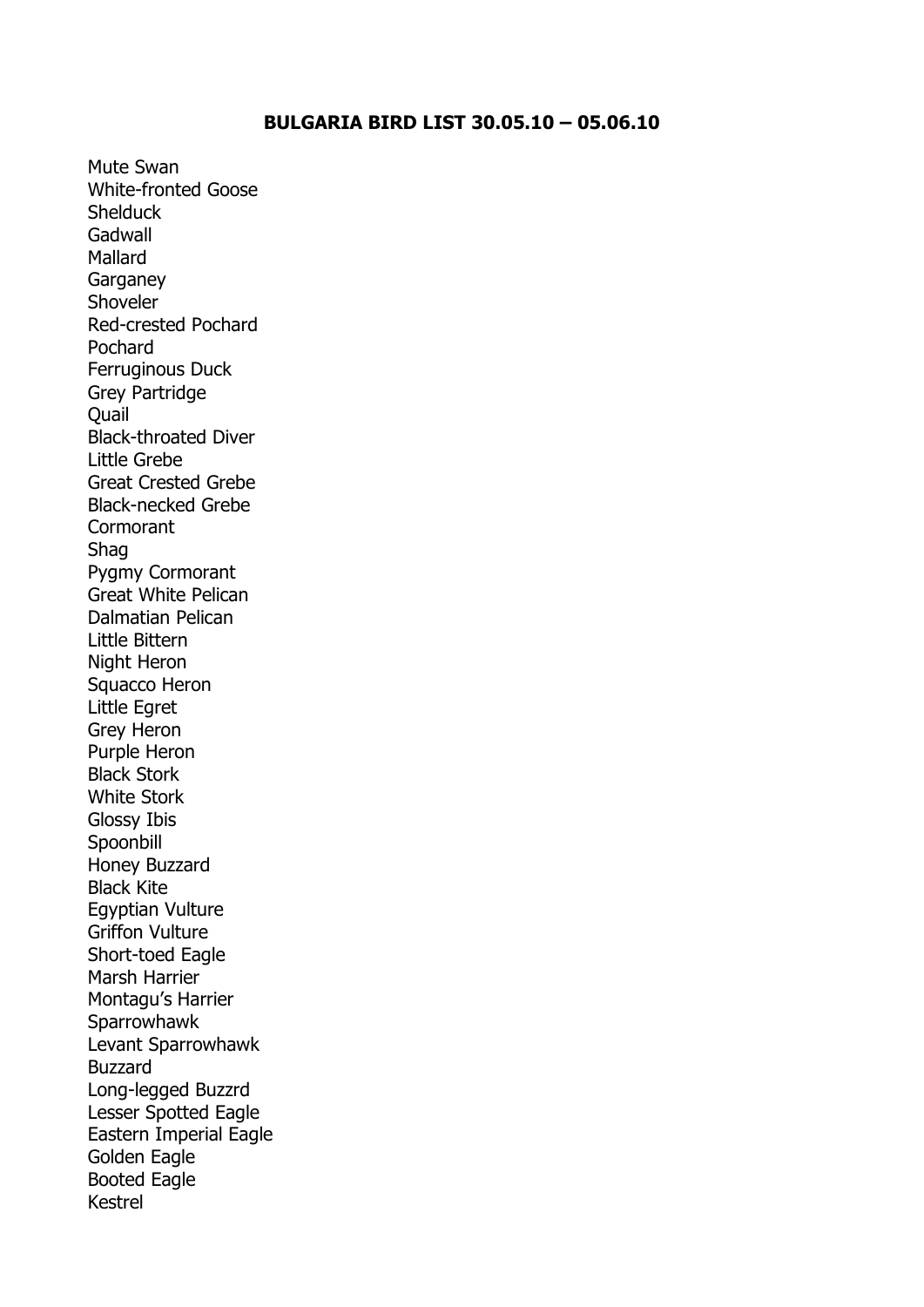Red-footed Falcon Hobby Water Rail Moorhen Coot **Oystercatcher** Black-winged Stilt Avocet Stone Curlew Collared Pratincole Little Ringed Plover Kentish Plover Lapwing Black-tailed Godwit Green Sandpiper Mediterrian Gull Black-headed Gull Yellow-legged Gull Sandwich Tern Common Tern Little Tern Whiskered Turn Black Tern Rock Dove Woodpigeon Collared Dove Turtle Dove **Cuckoo** Scops Owl Eagle Owl Little Owl Nightjar **Swift** Pallid Swift Alpine Swift Kingfisher Bee-eater Roller Hoopoe **Wryneck** Grey-headed Woodpecker Green Woodpecker Great Spotted Woodpecker Syrian Woodpecker Middle Spotted Woodpecker Lesser Spotted Woodpecker Calandra Lark Short-toed Lark Crested Lark Woodlark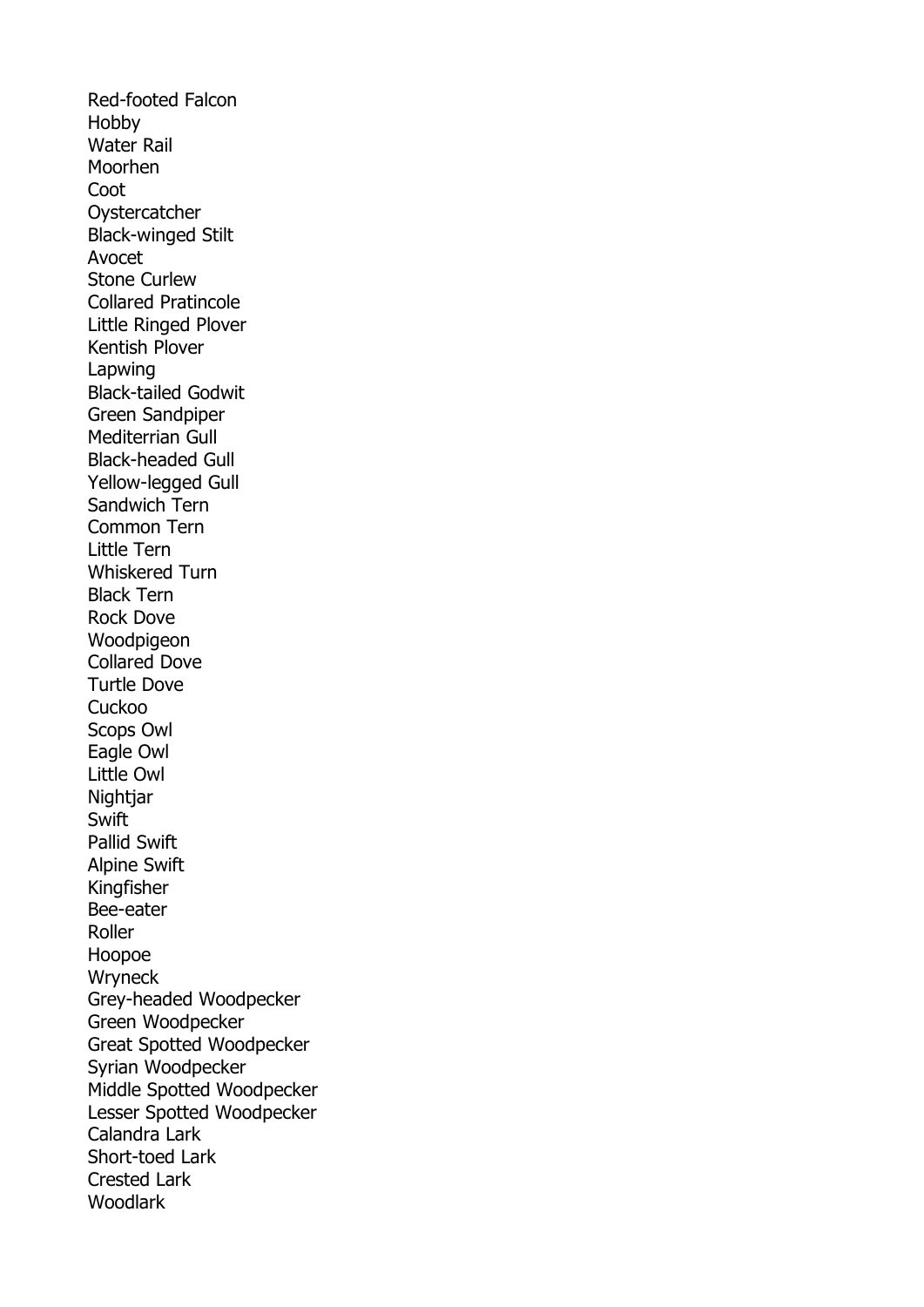**Skylark** Crag Martin Swallow Red-rumped Swallow House Martin Tawny Pipit Tree Pipit Water Pipit Black-headed Wagtail Grey Wagtail White Wagtail Dipper Wren Dunnock Robin Nightingale Black Redstart Redstart **Stonechat** Isabelline Wheatear Wheatear Pied Wheatear Eastern Black-eared Wheatear Blue Rock Thrush Ring Ouzel (alpestris) **Blackbird** Song Thrush Mistle Thrush Cetti's Warbler Savi's Warbler Paddyfield Warbler Marsh Warbler Reed Warbler Great Reed Warbler Eastern Olivaceous Warbler Olive-tree Warbler Eastern Sub-alpine Warbler Eastern Orphean Warbler Barred Warbler Lesser Whitethroat **Whitethroat** Garden Warbler **Blackcap** Eastern Bonelli's Warbler Chiffchaff Goldcrest Firecrest Spotted Flycatcher Semi-collared Flycatcher Bearded Tit